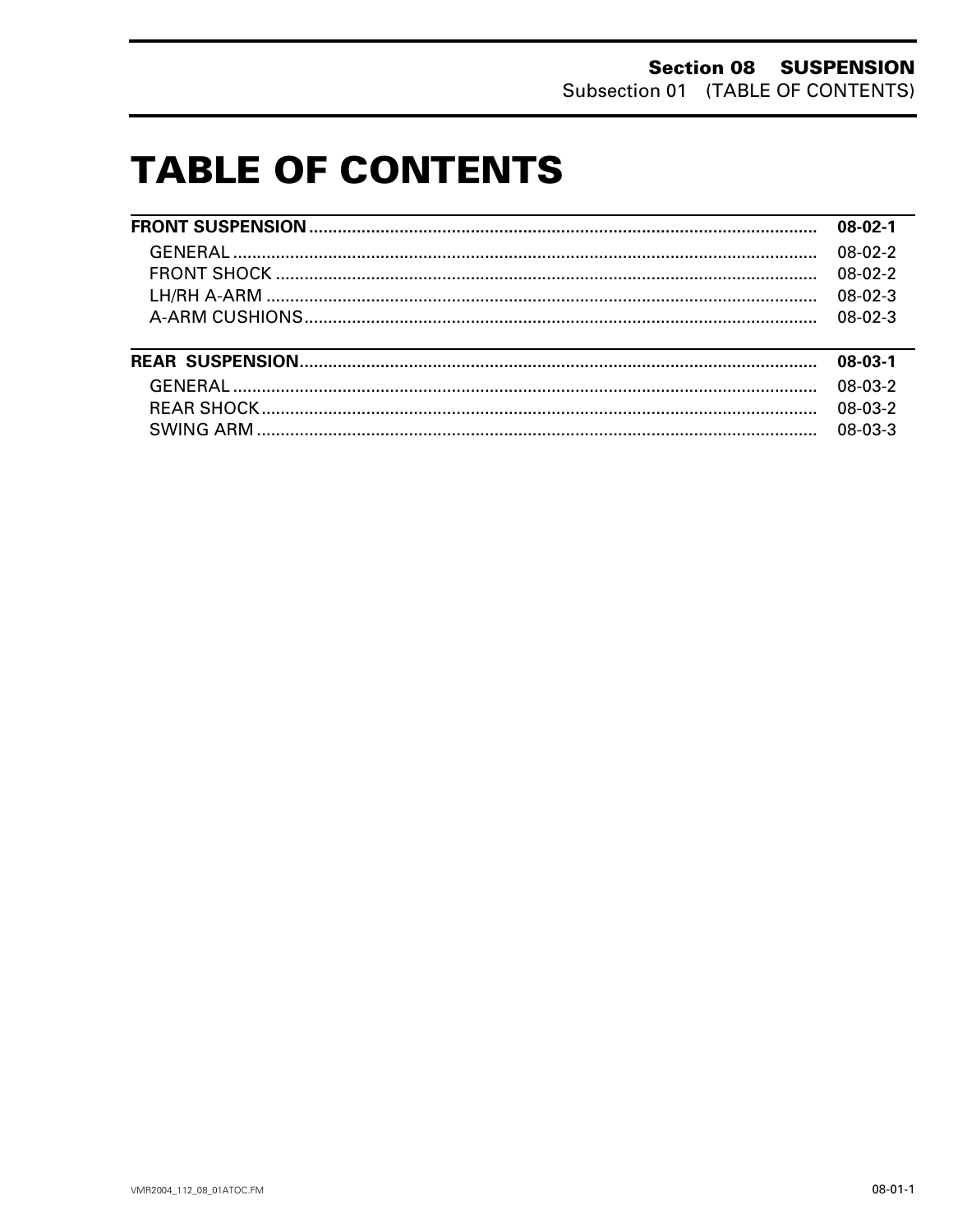# <span id="page-1-0"></span>**FRONT SUSPENSION 0**

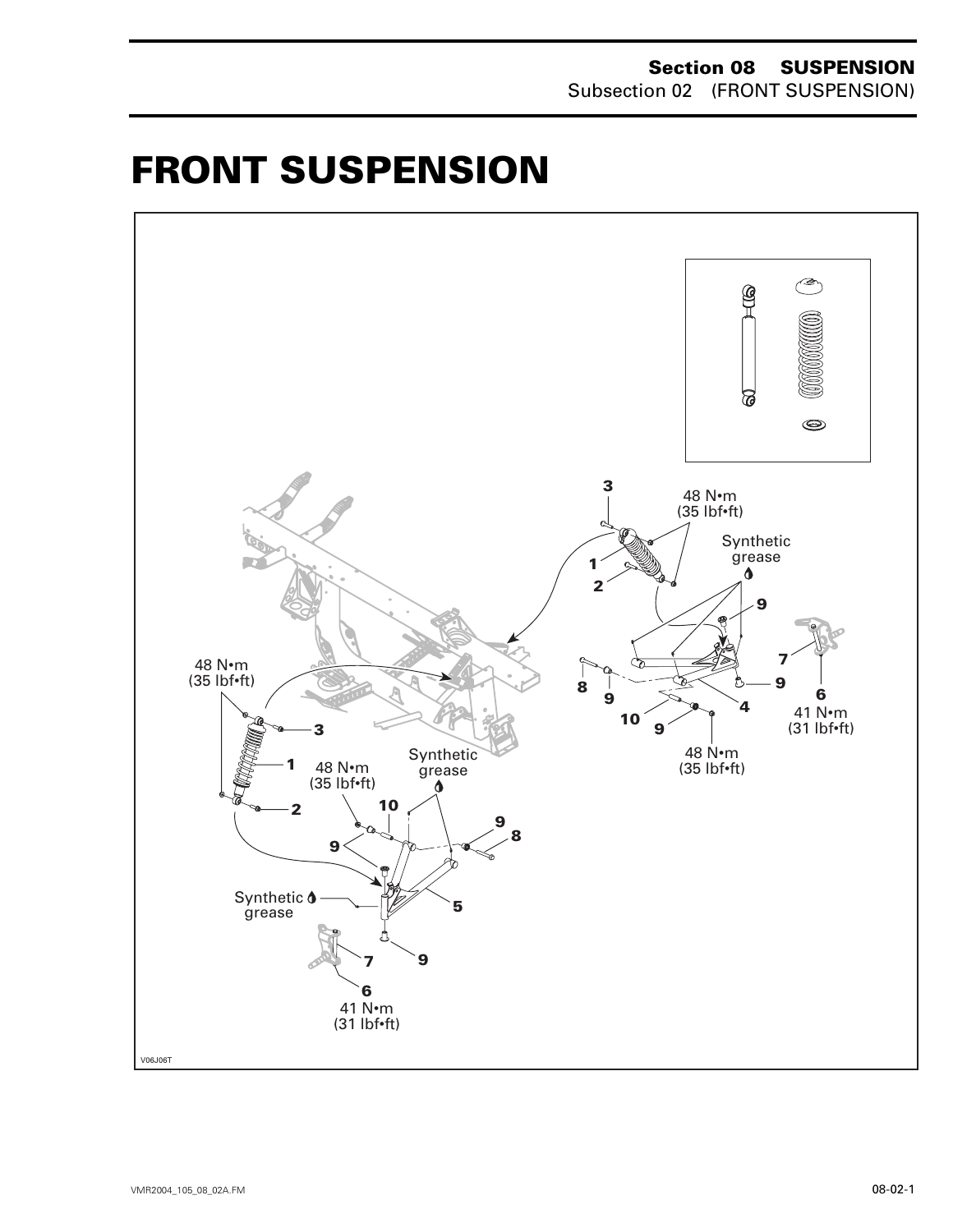# <span id="page-2-0"></span>GENERAL

During assembly/installation, use the torque values and service products as in the exploded views.

Clean threads before applying a threadlocker. Refer to SELF-LOCKING FASTENERS and LOCTITE APPLICATION at the beginning of this manual for complete procedure.

# **WARNING**

Torque wrench tightening specifications must strictly be adhered to.

Locking devices (ex.: locking tabs, elastic stop nuts, self-locking fasteners, cotter pin, etc.) must be installed or replaced with new ones where specified. If the efficiency of a locking device is impaired, it must be renewed.

# FRONT SHOCK

## Removal

Lift front of vehicle until rear shock absorbers are fully extended then install a jack stand under the frame to support the vehicle off the ground.

NOTE: Do not remove front wheels to remove the front shocks.

Remove lower bolt no. 2 and upper bolt no. 3 of shock no. 1.



*1. Remove bolts*

*2. Front shock assembly*

## Disassembly

For shock spring disassembly use shock spring remover (P/N 529 035 504) in a vise. Mount shock in it and turn shock so that spring coils matched spring compressor.

Close and lock the bar. Adjust the handle horizontal position by changing the position of the clevis pin.



*TYPICAL*

- *1. Clevis pin*
- *2. Bar*
- *3. Handle horizontal*

Push down on the handle until it locks. Remove spring stopper then release handle.

# Inspection

Inspect the spring for damage. Replace if necessary.

Inspect shock for oil leakage. Extend and compress the piston several times over its entire stroke. Check that it moves smoothly and with uniform resistance with its rod upwards. Any of the following conditions will denote a defective shock:

- A skip or hang back when reversing stroke at mid travel.
- Seizing or binding condition except at extreme end of either stroke.
- A gurgling noise after completing one full compression and extension stroke.

Replace shock if any of these conditions are found.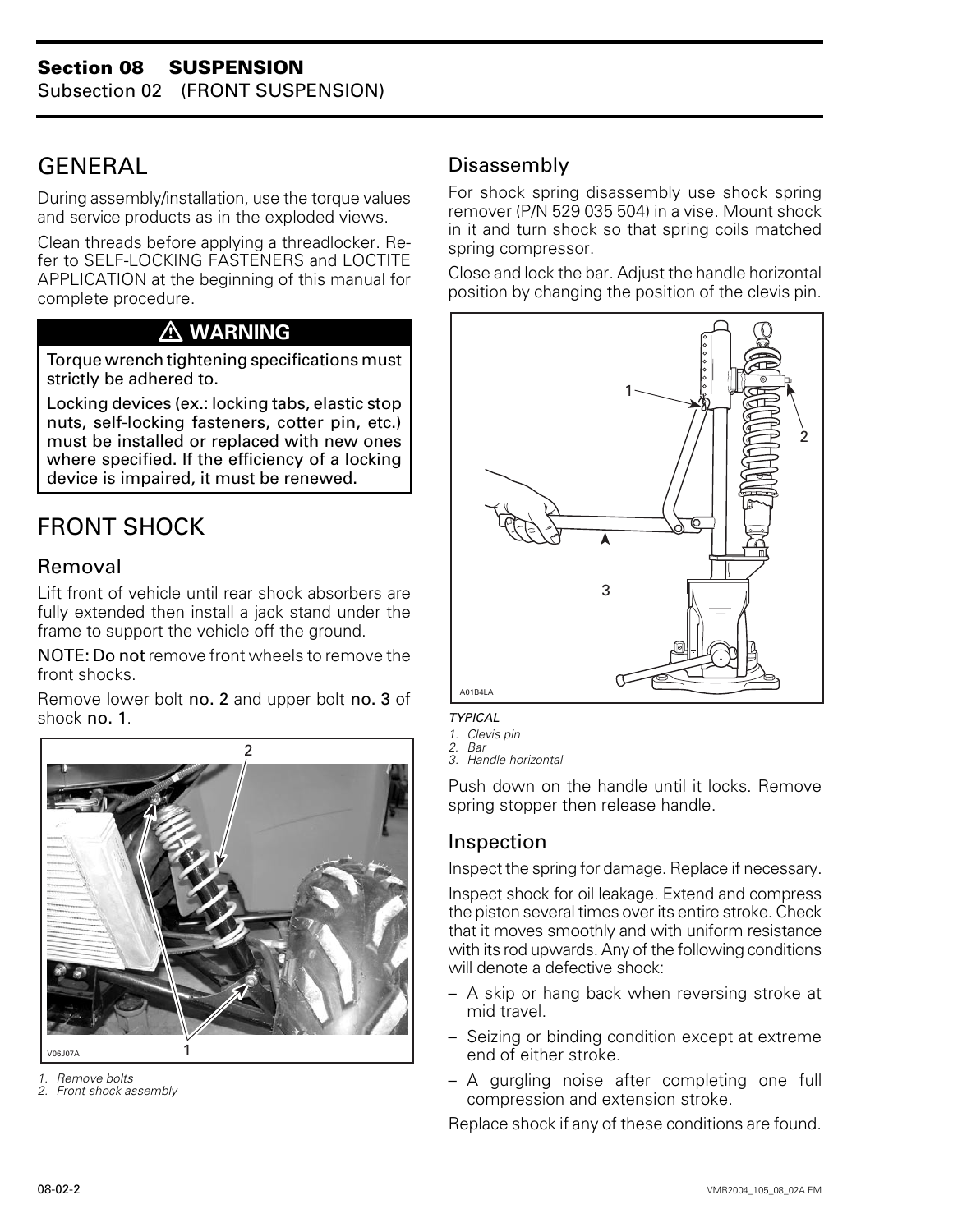## Installation

For assembly, reverse the disassembly and removal procedures.

# <span id="page-3-0"></span>LH/RH A-ARM

### Inspection

Check LH and RH A-arm for distortion or damage. Replace as required.

Move A-arm from side to side. There should be no noticeable side play. Replace bushings if necessary.

Move A-arm up and down. There should be any noticeable play. Replace bushings if necessary.

#### Removal

NOTE: Both LH no. 4 and RH no. 5 A-arms can be removed without removing the tie rods.

RH A-arm no. 5 and LH A-arm no. 4 has the same removal procedure.

Remove bolt no. 2 retaining the shock absorber no. 1 to A-arm.

Remove cotter pin on the axle screw and then, remove axle screw no. 7 from knuckle no. 6. Discard the cotter pin.

NOTE: Do not remove knuckle no. 6, tie rod and brake from the wheel.

Remove bolts no. 8 retaining A-arm to frame.



*1. A-arm 2. Bolts* Remove A-arm from vehicle.

## Installation

Position front A-arm on frame, then install bolts no. 8 and nuts.

Do not torque yet.

Install bolt and nut retaining shock absorber to front A-arm.

Attach front A-arm to knuckle no. 6. Install axle screw.

Torque all bolts and nuts.

Install a new cotter pin. Both ends of cotter pin must be folded.

Lubricate front A-arm with synthetic grease (P/N 293 550 033). Through greasers provided on A-arm pivots.

# A-ARM CUSHIONS

#### Removal

#### Frame Side

Remove:

- A-arm (see above)
- inner bushings no. 10 (one on each branch)
- cushions no. 9 (two on each branch).



*1. A-Arm*

*2. Cushions*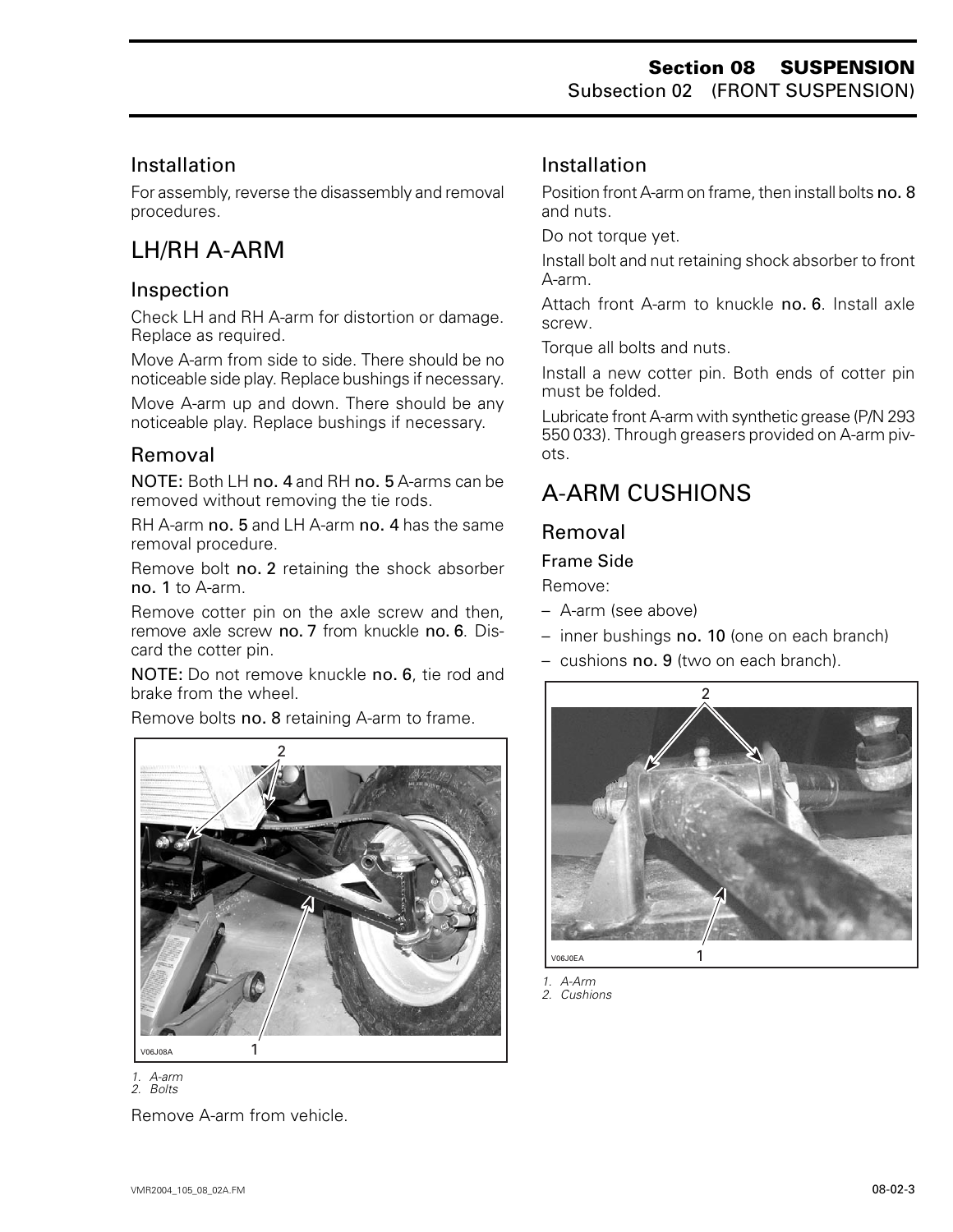# **Section 08 SUSPENSION**

Subsection 02 (FRONT SUSPENSION)

#### Knuckle Side

Remove:

- $-$  knuckle no. 6 from A-arm
- cushions no. 9.





*2. Cushions*

#### Inspection

Check cushions and bushings for wear or other damages. To check cushion wear, use the following procedure:

– Lift front of vehicle until front wheels are out of ground.

NOTE: Move the tire and check if the knuckle moves with the wheel (at the same time). If not, replace the bearing wheel before checking the cushion wear. If so, continue the procedure.

- Place the handlebar straight.
- Using a tape, measure the distance between the middle of the tire and the radiator side. Note this measure.



- *1. Tape 2. Radiator 3. Middle of tire*
- Push on the top side of tire until all play is eliminated (without moving handlebar).
- Measure the distance between the middle of tire and radiator side.



*PUSH TOWARD VEHICLE*

- The difference between both measurements must be lower than 8 mm  $\pm$  1 mm (.315 in  $\pm$ .039 in).
- If the difference is out of specification, replace cushions and both inner bushings.

Replace all defectives parts.

#### Installation

The installation is the reverse of the removal procedure. Pay attention to the following details.

- Apply synthetic grease (P/N 293 550 033) on inner bushing before installation.
- Lubricate front A-arms with synthetic grease (P/N 293 550 033).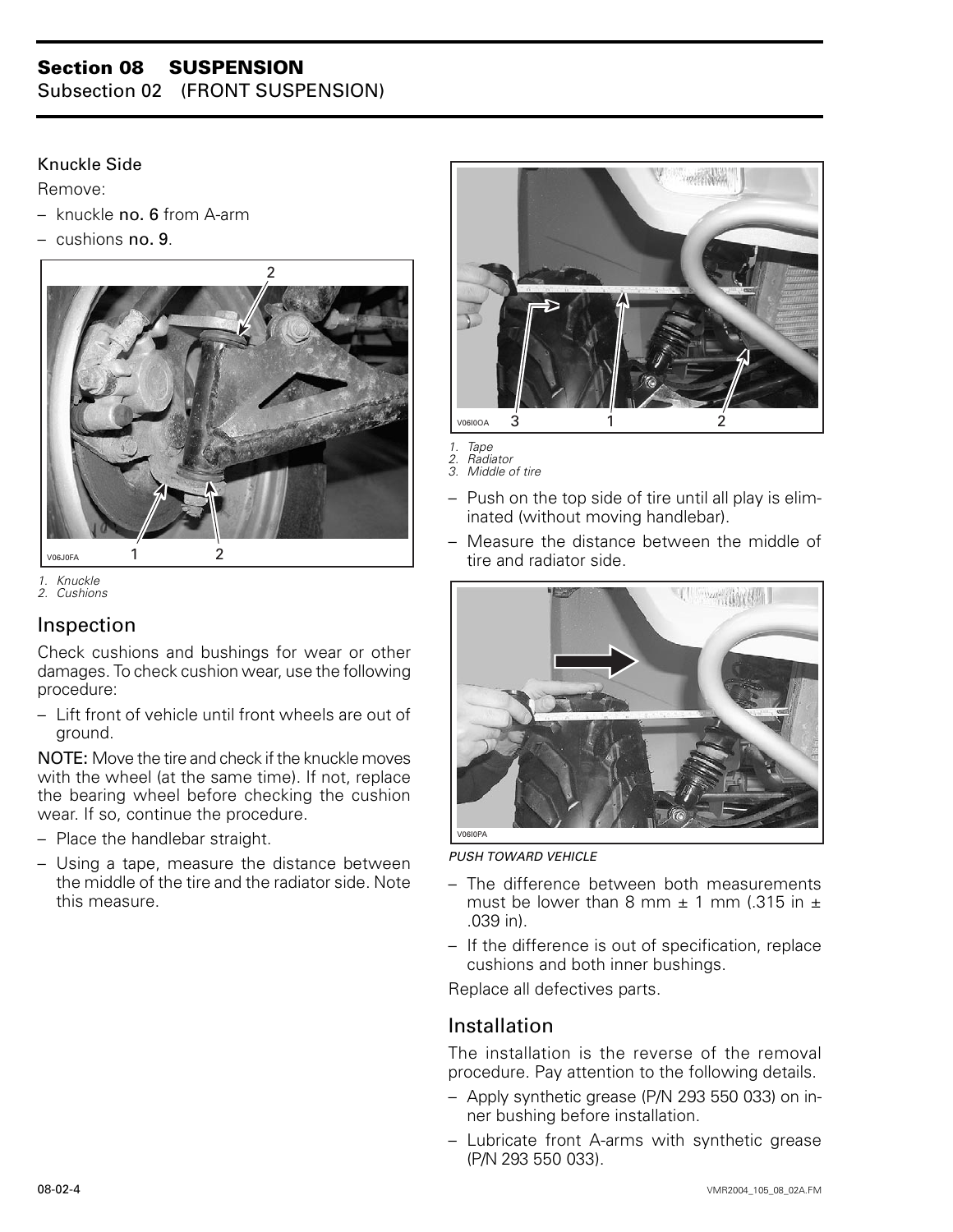#### **Section 08 SUSPENSION** Subsection 03 (REAR SUSPENSION)

# <span id="page-5-0"></span>**REAR SUSPENSION 0**

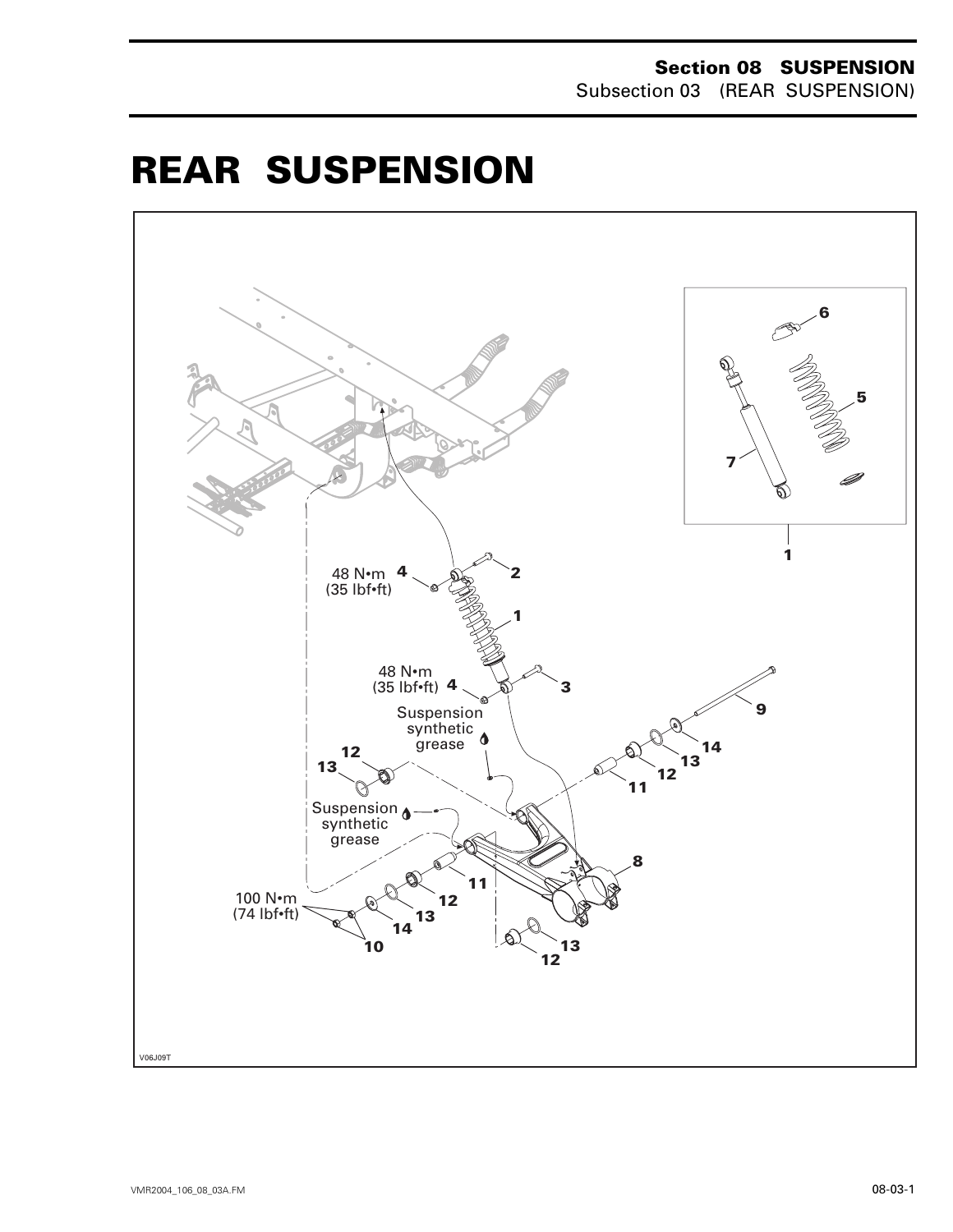# <span id="page-6-0"></span>**GENERAL**

During assembly/installation, use the torque values and service products as in the exploded views.

Clean threads before applying a threadlocker. Refer to SELF-LOCKING FASTENERS and LOCTITE APPLICATION at the beginning of this manual for complete procedure.

# **WARNING**

Torque wrench tightening specifications must strictly be adhered to.

Locking devices (ex.: locking tabs, elastic stop nuts, self-locking fasteners, cotter pin, etc.) must be installed or replaced with new ones where specified. If the efficiency of a locking device is impaired, it must be renewed.

# REAR SHOCK

## Removal

Lift rear of vehicle until rear shock absorber no. 1 is fully extended.

Install jack stands or blocks under the frame to support the vehicle.

Remove upper no. 2 and lower no. 3 bolts as well as their nuts no. 4 then take out the shock absorber.



*1. Upper bolt*

*2. Lower bolt*

## Disassembly

Use shock spring remover (P/N 529 035 504) and put it in a vise. Mount shock in it and turn shock so that spring coils no. 5 match spring compressor.

Close and lock bar. Adjust handle horizontal by changing position of clevis pin.

Push down on handle until it locks. Remove spring stopper no. 6 then release handle.



#### *TYPICAL*

*1. Clevis pin*

*2. Bar*

*3. Handle horizontal*

#### Inspection

Secure the shock body end no. 7 in a vise with its rod upward.



*TYPICAL*

*1. Clamp here*

#### **CAUTION:** Do not clamp directly on shock body.

Examine each shock for leaks. Extend and compress the piston several times over its entire stroke. Check that it moves smoothly and with uniform resistance with its rod upward.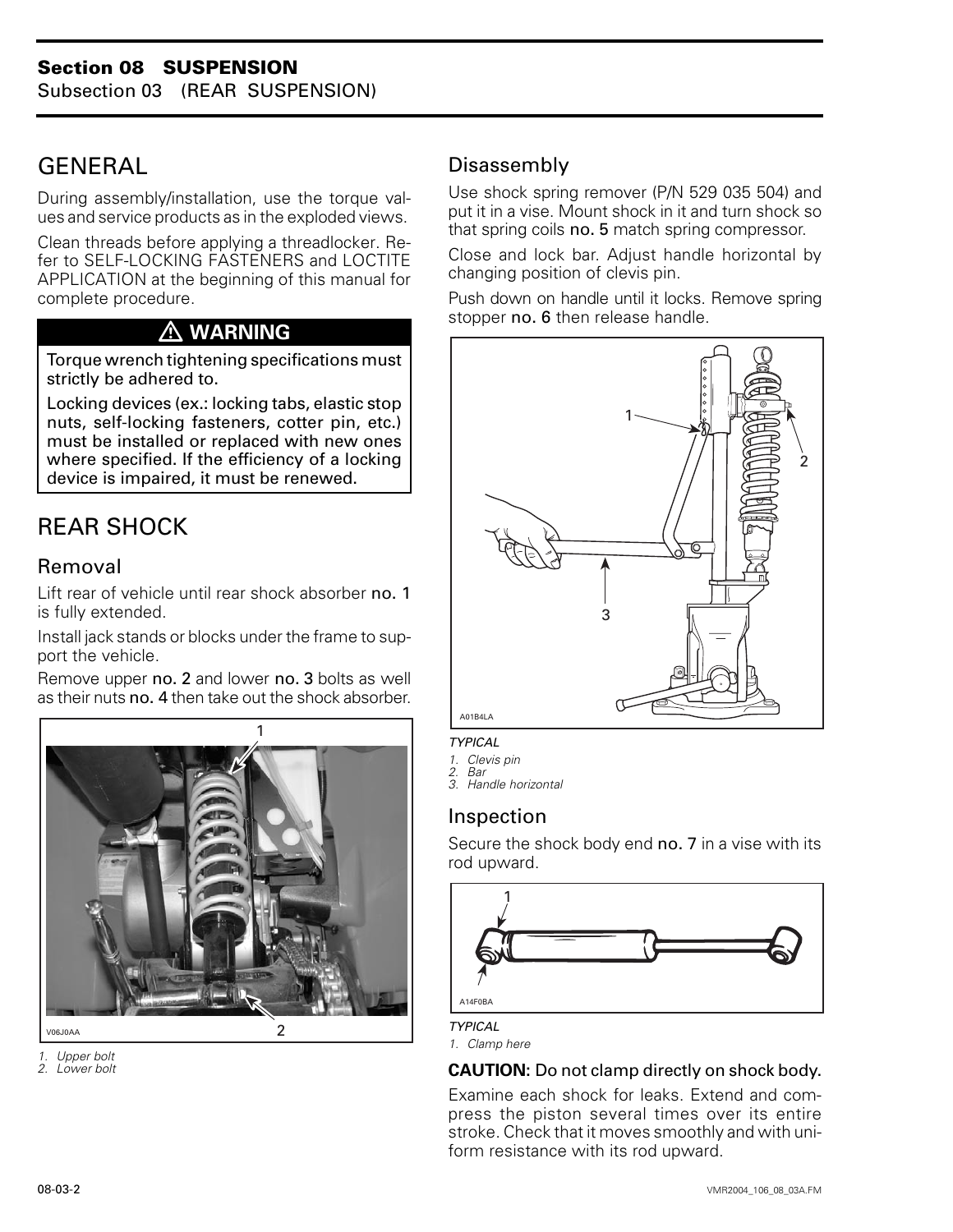Pay attention to the following conditions that will denote a defective shock:

- A skip or a hang back when reversing stroke at mid travel.
- Seizing or binding condition except at extreme end of either stroke.
- Oil leakage.
- A gurgling noise, after completing one full compression and extension stroke.

Replace the shock absorber if any faults are present.

#### **Installation**

Assembly and installation are essentially the reverse of disassembly and removal procedures.

NOTE: Install the spring no. 5 with the color code on the top.

# <span id="page-7-0"></span>SWING ARM

#### Lubrication

The swing arm's lubrication is necessary. There are two grease fittings, one on each pivots.

Use the suspension synthetic grease (P/N 293 550 033) to lubricate efficaciously the swing arm pivots.

## Removal

Lift rear of vehicle until rear shock absorber no. 1 is fully extended.

Install a jack stands or a blocks under the frame to support the vehicle.

Remove the lower bolt no. 3 and its nut no. 4 to separate the shock absorber and the swing arm no. 8.



*1. Lower nut 2. Lower bolts*

*3. Swing arm*

Remove RH footwell (refer to BODY). Loosen chain tensioner lock bolts.



*1. Chain tensioner lock bolts*

Insert adjuster lock through sprocket hub and into chain tensioner.